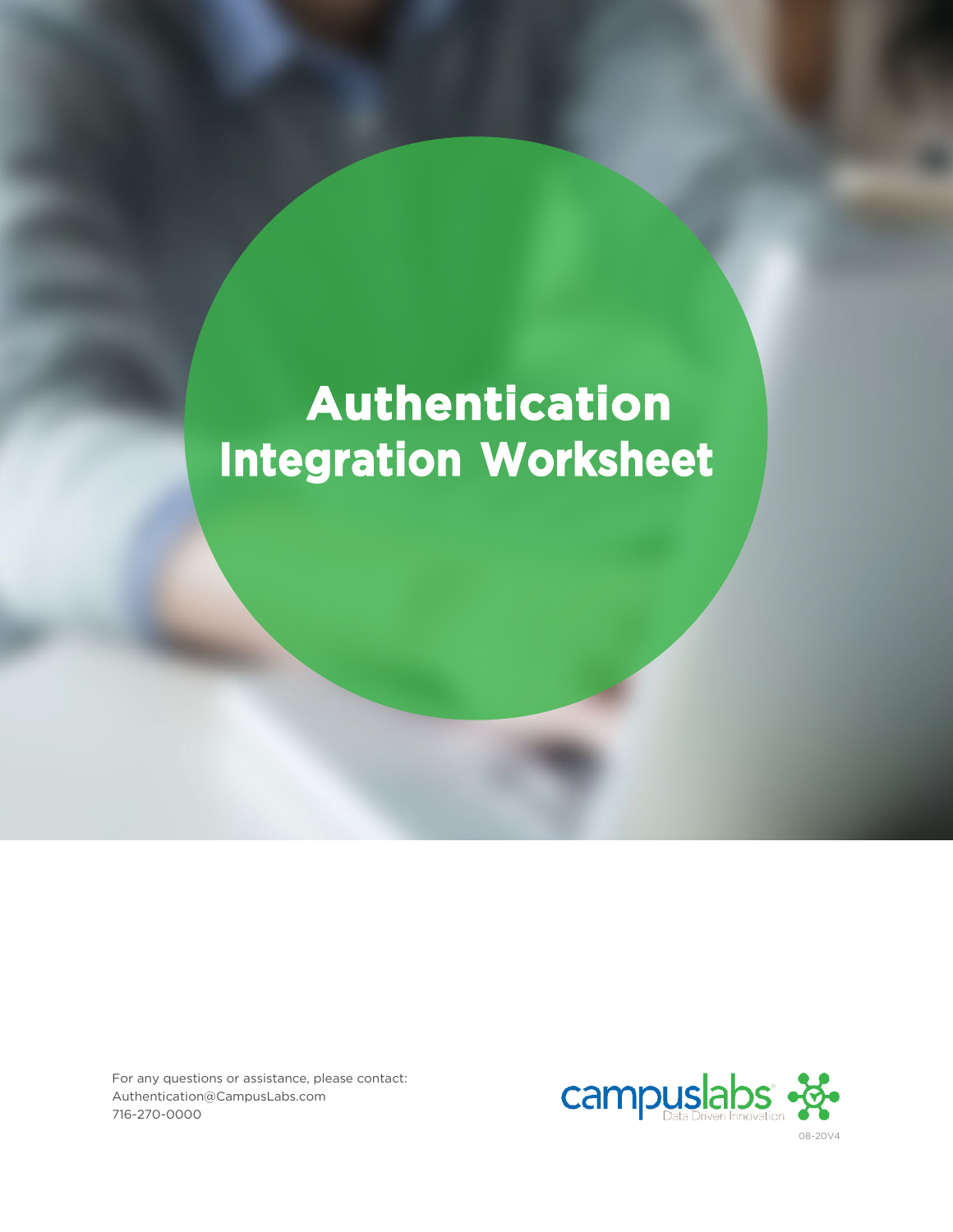### Authentication Method

Please note that ALL campus community members will need to have access to your site. This includes students, faculty, and staff. Make sure that the information you provide will allow all of these users to access the site.

Campus Labs only supports ONE campus authentication method at a time.

### Important Note

Campus Labs requires that the selected authentication method must return a unique, never-changing, and never-recycled Person Identifier for each user upon a successful sign in. Please refer to our documentation on *Choosing a Person Identifier* for guidance.

# Review and Complete the Appropriate Sections Listed Below

- Contacts (3)
- Unique Identifier Selection Checklist (3)
- Authentication Method (1)
- Shibboleth/SAML (5)
- Steps to implement a Shibboleth/SAML authentication (5)
- Test Account Information (7)
- Central Authentication Service (CAS) (10)
- CAS URLs (10)
- Test Account Information (10)

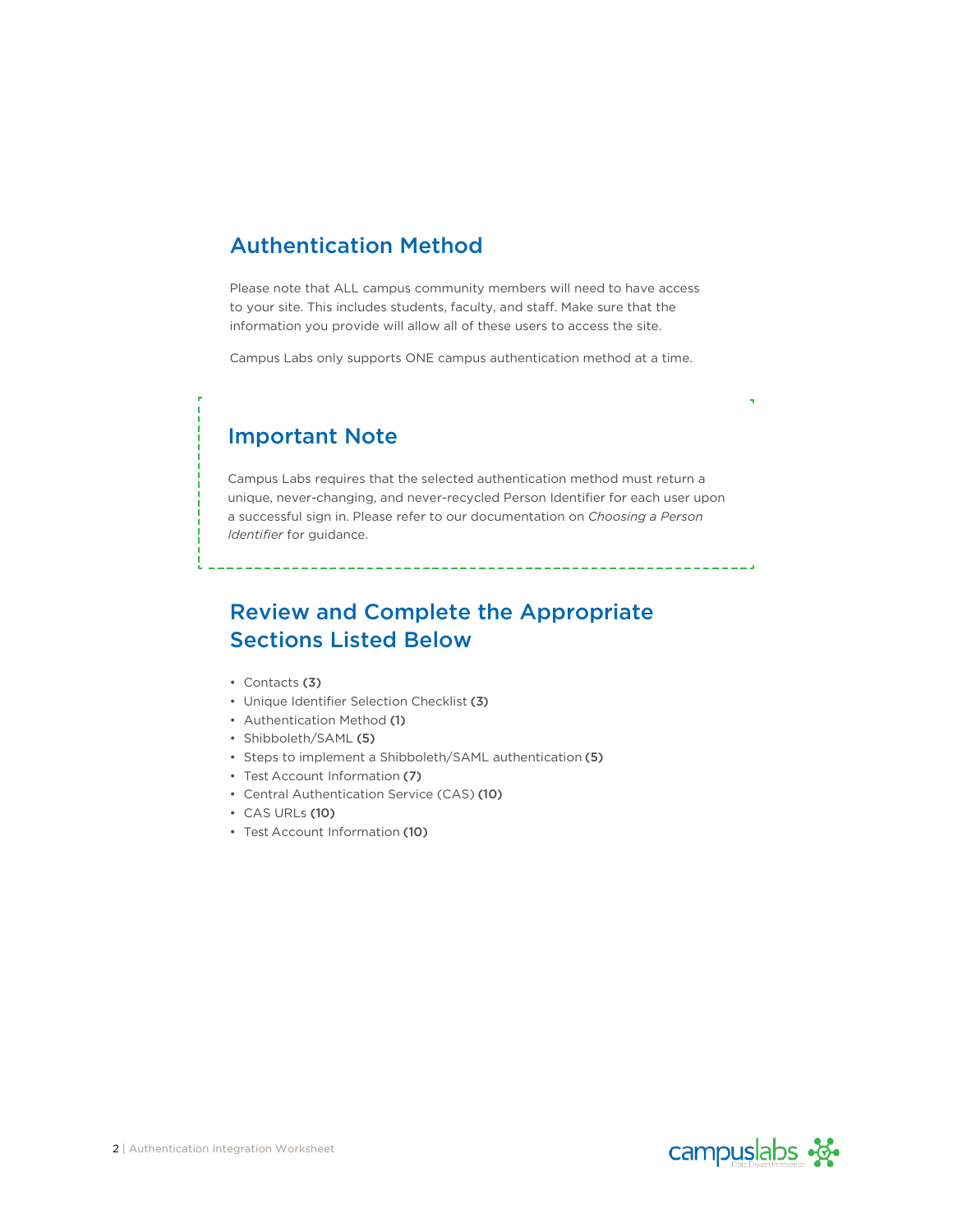# Authentication Contacts (Required)

# Primary Contact

| Name                     | Title                |
|--------------------------|----------------------|
| Phone #                  | <b>Email Address</b> |
| <b>Secondary Contact</b> |                      |
| Name                     | Title                |
|                          |                      |
| Phone #                  | <b>Email Address</b> |

# Unique Identifier Checklist

The unique identifier is the value stored for each user by Campus Labs. Ideally, this identifier will be unique, immutable, and human-readable so that it will not change over time for each user. Please reach to us if you have any concerns regarding your institution's available identifiers meeting these criteria.

# Required Parameters to Complete Setup

Locally Unique: Different than the rest of the identifiers in local authentication database

Immutable: Doesn't change throughout the lifetime of the user account

Human Readable: Intelligible for reporting and troubleshooting purposes (no ambiguous 32-digit GUIDS)

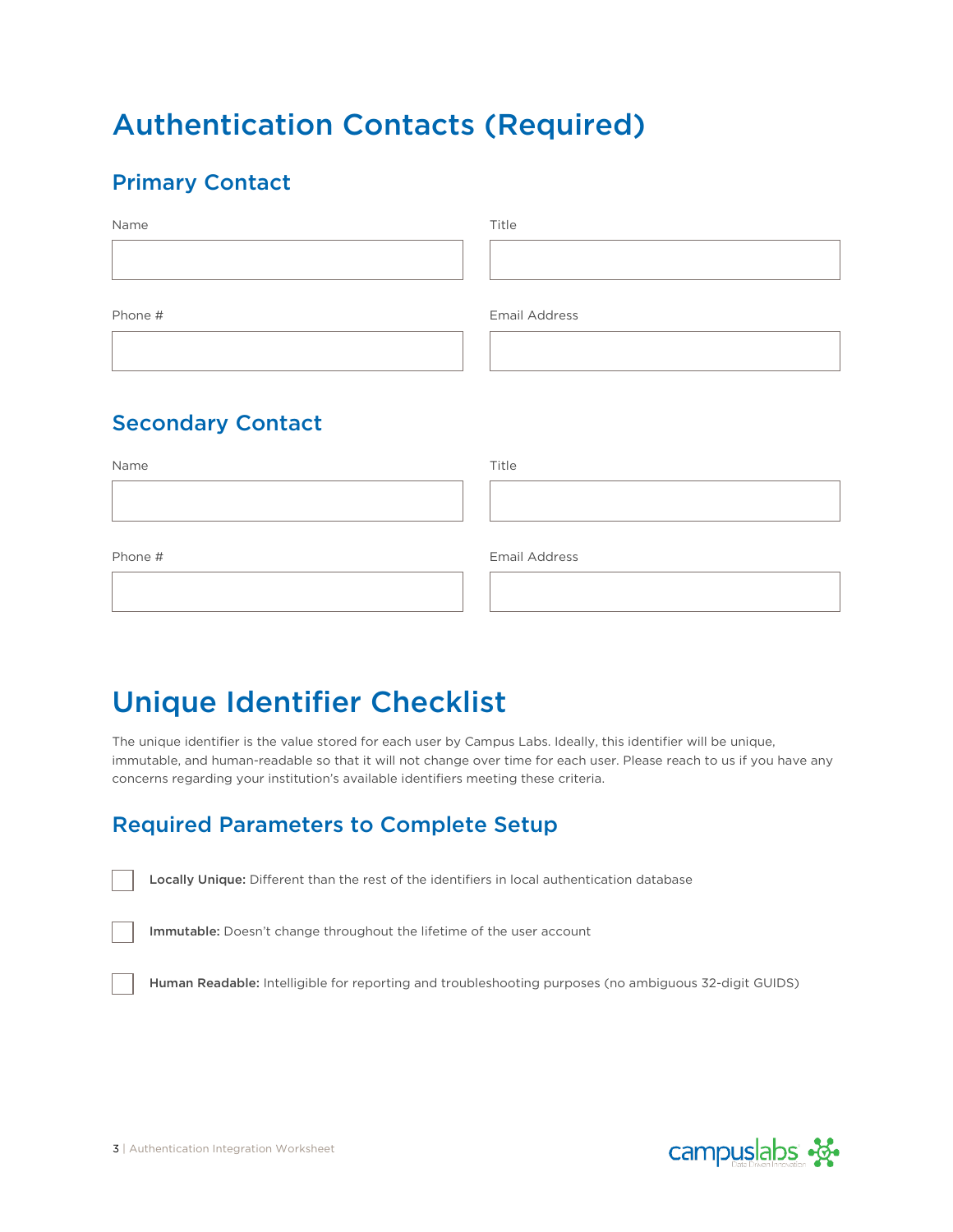# Recommended Parameters

Required When Possible

|                                                                                   | Independent of Role: Formatting consistent across varied campus roles (doesn't change if role changes?)                   |  |  |  |  |  |
|-----------------------------------------------------------------------------------|---------------------------------------------------------------------------------------------------------------------------|--|--|--|--|--|
|                                                                                   | Appropriate for site admin use: Easily accessible to populate and safe for viewing by site admins                         |  |  |  |  |  |
|                                                                                   | <b>Questions for Consideration</b>                                                                                        |  |  |  |  |  |
|                                                                                   | Required When Applicable                                                                                                  |  |  |  |  |  |
| Does the site administrator have access to identifier outside of the application? |                                                                                                                           |  |  |  |  |  |
|                                                                                   | Yes: Good. They will need this to create and/or manage accounts                                                           |  |  |  |  |  |
|                                                                                   | No: Please coordinate any required internal business processes to ensure they can obtain this information                 |  |  |  |  |  |
|                                                                                   | Do identifiers have the potential to change for any of the following reasons?                                             |  |  |  |  |  |
|                                                                                   | We are planning to change our authentication method. More details and estimate of change timeline are<br>described below. |  |  |  |  |  |
|                                                                                   |                                                                                                                           |  |  |  |  |  |
|                                                                                   | Other                                                                                                                     |  |  |  |  |  |
|                                                                                   | Please provide details about the potential change.                                                                        |  |  |  |  |  |
|                                                                                   |                                                                                                                           |  |  |  |  |  |
|                                                                                   | What identifier are users using for reporting, sorting, etc.?                                                             |  |  |  |  |  |

Globally Unique: Likely different than the rest of the identifiers in global database (e.g. user@school.edu)

What is the system of record for your identifiers?

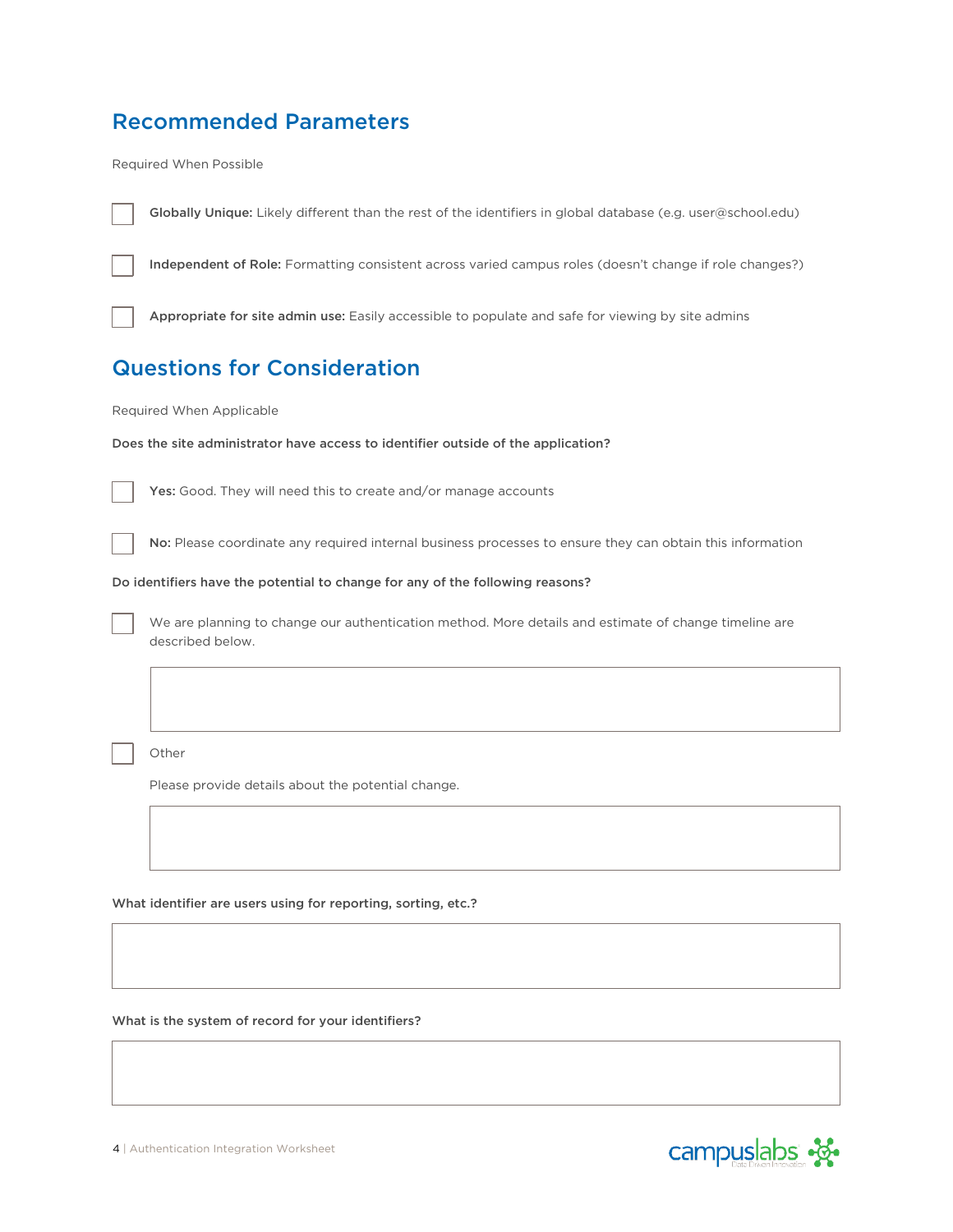Is your primary authentication system hosted in the cloud by a third-party vendor (e.g., Auth0, Okta, OneLogin, PingIdentity, etc.)? If so, please provide the name of the vendor and authentication product below.

If you have a Learning Management System (LMS; e.g., Blackboard, Canvas, D2L, etc.), is it connected to your institution's single sign-on (SSO) system?

| Yes                                                                                      |
|------------------------------------------------------------------------------------------|
| Is the identifier users log into the SSO system with stored on their account in the LMS? |
| Yes                                                                                      |
| <b>No</b>                                                                                |
| <b>No</b>                                                                                |
| What identifier is used for users to log in to the LMS?                                  |
|                                                                                          |

What do students type to log in to the LMS? What identifier does that login tie to? Is this the same for other campus services?

# Shibboleth/SAML

Campus Labs supports native Shibboleth SP and SAML authentication and is a member of the InCommon Federation (http://www.incommon.org).

### Steps to implement a Shibboleth/SAML authentication:

- 1. Contact our Authentication Support Specialist (authentication@campuslabs.com) and indicate that you'd like to setup Shibboleth authentication.
- 2. Answer the questions below so we can determine which configuration we will use.
- 3. We will work with you to get a site configured based on your answers to the questions.
- 4. Once provided, implement our metadata on your end and authorize the site we've created to connect to your authenticator.
- 5. Testing and troubleshooting



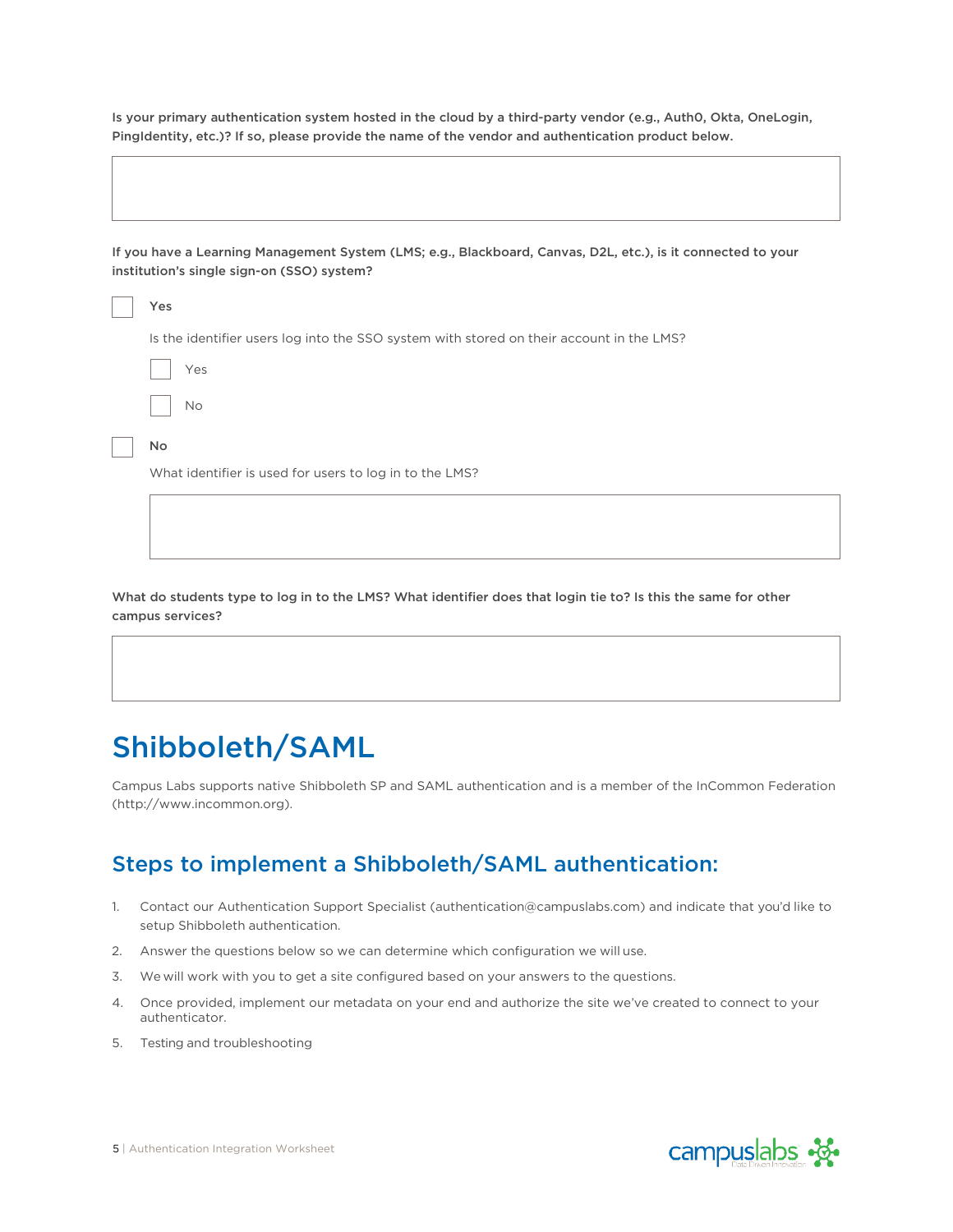Are you a member of the InCommon Feder[ation \(http://www.incommon.org/participants/\)?](http://www.incommon.org/participants/))

| Yes                                                                                                                                  |  |  |
|--------------------------------------------------------------------------------------------------------------------------------------|--|--|
| What is your entity ID?                                                                                                              |  |  |
|                                                                                                                                      |  |  |
|                                                                                                                                      |  |  |
| No                                                                                                                                   |  |  |
|                                                                                                                                      |  |  |
| Are you running a local Shibboleth or other SAML-based (e.g., Microsoft ADFS, Gluu, SimpleSAMLphp, etc.) Identity<br>Provider (IdP)? |  |  |
| Yes                                                                                                                                  |  |  |
| Please provide the URL to your metadata or send your metadata to the authentication specialist.                                      |  |  |
|                                                                                                                                      |  |  |
|                                                                                                                                      |  |  |
|                                                                                                                                      |  |  |
| No                                                                                                                                   |  |  |
| Please provide information about your setup.                                                                                         |  |  |

### Service Provider Metadata and Supported Attributes

The service provider metadata will be provided upon receipt of the completed authentication worksheet.

| <b>Friendly Name</b>   | <b>SAML2 Name</b>                 |
|------------------------|-----------------------------------|
| cardId                 |                                   |
| cn                     | urn: $oid:2.5.4.3$                |
| employeeNumber         | urn:oid:2.16.840.1.113730.3.1.3   |
| eduPersonPrincipalName | urn:oid:1.3.6.1.4.1.5923.1.1.1.6  |
| givenName              | urn:oid:2.5.4.42                  |
| mail                   | urn:oid:0.9.2342.19200300.100.1.3 |
| persistent-id          | urn:oid:1.3.6.1.4.1.5923.1.1.1.10 |
| sn                     | urn:oid:2.5.4.4                   |
| uid                    | urn:oid:0.9.2342.19200300.100.1.1 |

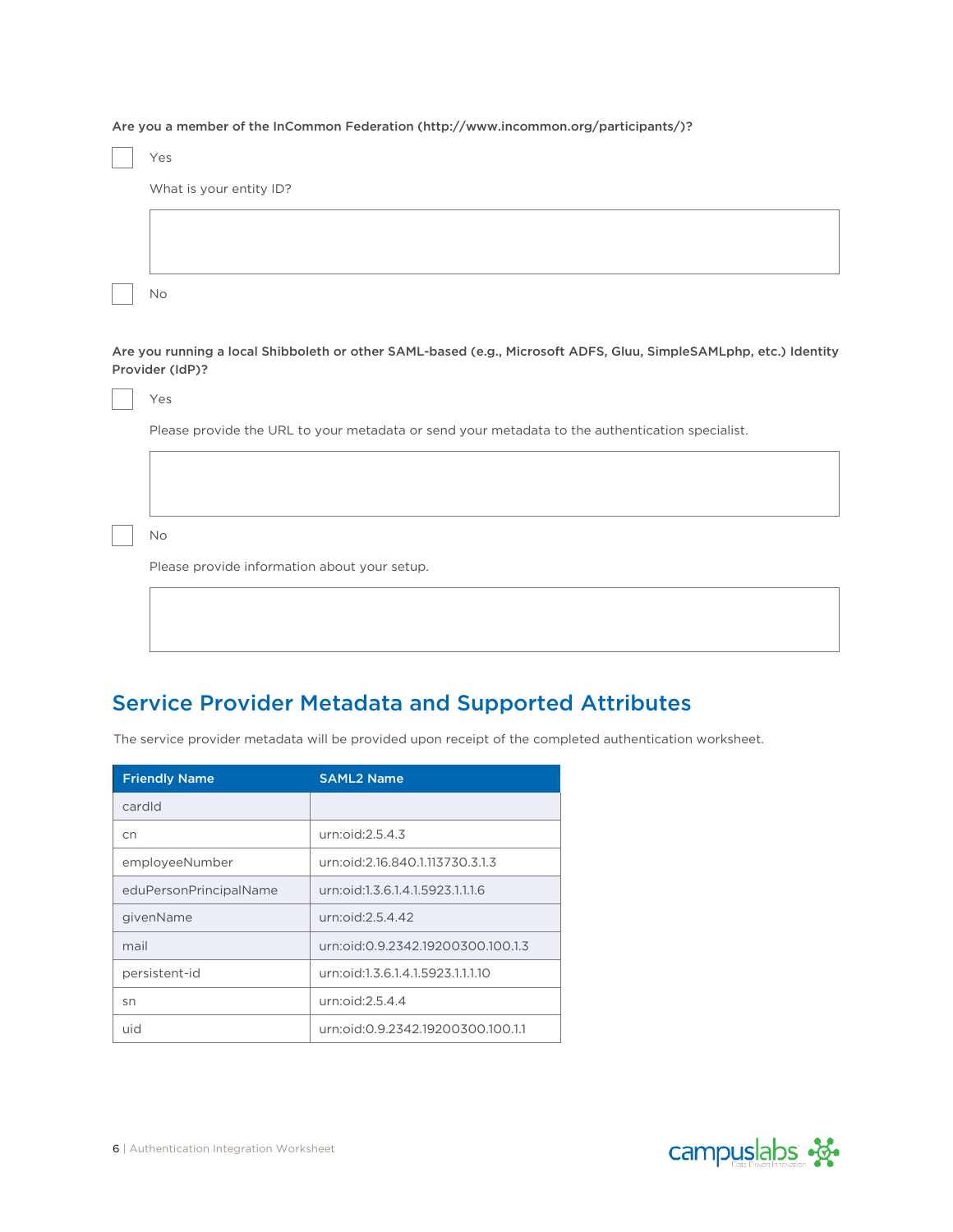# Test Account Information

While a unique, permanent vendor account is not required, it can be helpful for assisting us with troubleshooting and authentication-related support issues. If we are not issued a test account, we will be required to contact your campus IT department for assistance.

User ID **Password: If you provide a testaccount** username we will contact the individual(s) listed under the Authentication Contacts section above to receive the password.

# Single Log Out & Shibboleth Authentication Considerations

#### What is Single Log Out?

Single Log Out (SLO) is the process of reversing a Single Sign On (SSO) authentication session. SSO is often preferred by campuses because it can reduce the number of times a user needs to provide credentials (username/password) to campus web applications throughout the day.

#### A Simple Analogy

Single Sign On (SSO) is like using your key fob to unlock all of your car doors at one time in order to keep them open at a tailgate party so that you can easily get in to grab additional items throughout the day. Single Log Out (SLO) is the action of locking your car with your key fob before heading to the game.

SSO is designed for convenience. SLO is designed for security. Sometimes these conflict. What if a neighbor accesses your car while you are not looking? What if you need to get back into your car several times after you locked the doors?

Ultimate security would have you unlock and re-lock your car each time you access it for items.

Ultimate convenience would not enable the ability to lock the car.

#### What is Shibboleth?

[Shibboleth](https://shibboleth.net/) is a popular authentication protocol that many campuses (especially [InCommon federation participants\)](https://www.incommon.org/participants/) use to apply security to web applications that are used by members of the campus community. Shibboleth is popular because it is highly secure and easy to configure for both the campus and third party platforms, like Campus Labs. However, there is one tradeoff for the security and simplicity of Shibboleth that can cause user experience issues in specific use circumstances that are important to understand.

#### Limitations of Shibboleth Single Log Out

The Shibboleth protocol does not support [Single Log Out](https://wiki.shibboleth.net/confluence/display/CONCEPT/SLOIssues) by design.

The best and only way to log out of an authenticated session is to completely close the web browser when finished using a web application, like Campus Labs, secured by Shibboleth.

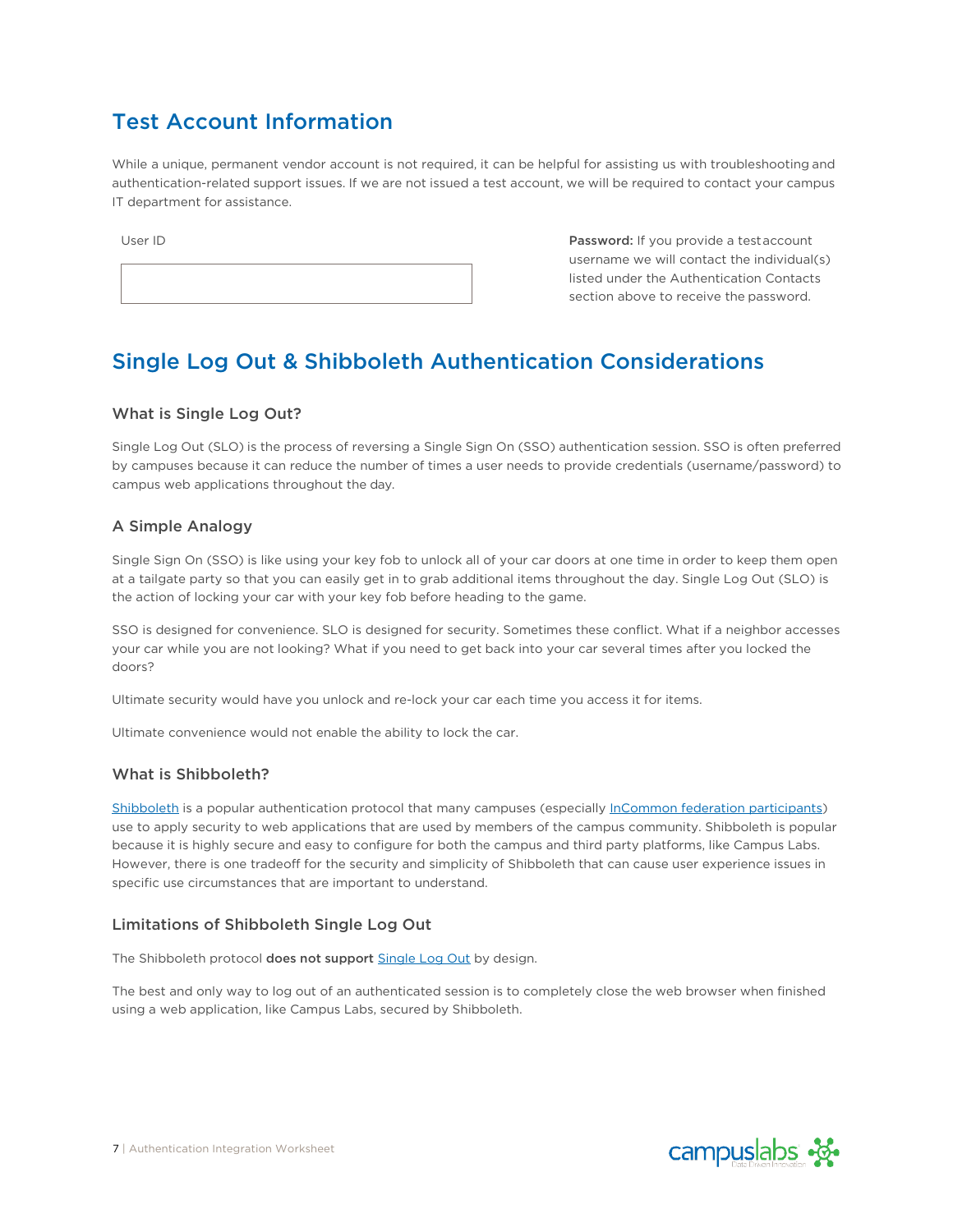#### Practical Implications of SLO Limitation

In scenarios where users are using their personal device and do not share their device with others this SLO limitation is not particularly invasive since the user will likely perceive that the Campus Labs application only requires seemingly periodic authentication, similar to Facebook or other web services that want to make it easy for users to quickly access content.

However, in scenarios where multiple users will use the same device and browser in rapid succession (taking turns filling out a survey, using the Location tracking kiosk screen, etc.), and where it is unlikely that the browser will be closed after each log out attempt, users can unknowingly continue use of the application as a previous user who did not successfully log out.

#### Remedies for the Shibboleth SLO Limitation

#### 1. Users not sharing a device

If it is rare that multiple users will use a single device to participate in surveys or location tracking, then the simplest remedy is to remind users to close the browser upon log out. The Campus Labs platform offers a configuration option called a "Shibboleth log out URL" which allows a campus to define a URL that the system will direct the user to upon clicking the "Log out" button in the application. The content of the webpage is at the discretion of the campus but should contain a reminder to close the browser to complete the log out process.

*\*It is important to note that the presence of a Shibboleth log out URL does not guarantee a successful log out for each user, it is simply a mechanism to remind users to close their browser.*

#### 2. Users sharing a device

If it is common for users to share a device, or the campus would like to use the location tracking features of the application then a permanent change in authentication method to one that supports SLO is needed. The Campus Labs platform supports the Central Authentication Services (CAS), Lightweight Directory Access Protocol (LDAP), and a proprietary authentication method based on Security Assertion Markup Language (SAML) that we call Generic Pass Through.

If you would like to employ either of these strategies please contact our support team by creating a help ticket.

#### Technical Summary of Issue

Adapted from The University of Texas at Austin <https://www.utexas.edu/its/help/shibboleth/2299>

Campuses using a Shibboleth Identity Provider based on SAML 2.0 do not support single logout (SLO). SLO is the process of reversing the single sign on (SSO) process by destroying all sessions that are created while using SSO. For the context of this document, that would mean destroying the identity provider session and service provider sessions. Before explaining this in more detail, there are a couple of important terms to know.

This document will refer to a service provider (SP) which is the host of the service or application, in this case the Campus Labs platform that users are attempting to access and the identity provider (IdP) which hosts user authentication and user attributes at the campus to be consumed by the SP.

For example, the university controls idp.its.campus.edu which is the IdP used to allow users to authenticate using campus username/password credentials and gain access to an SP, like Campus Labs.

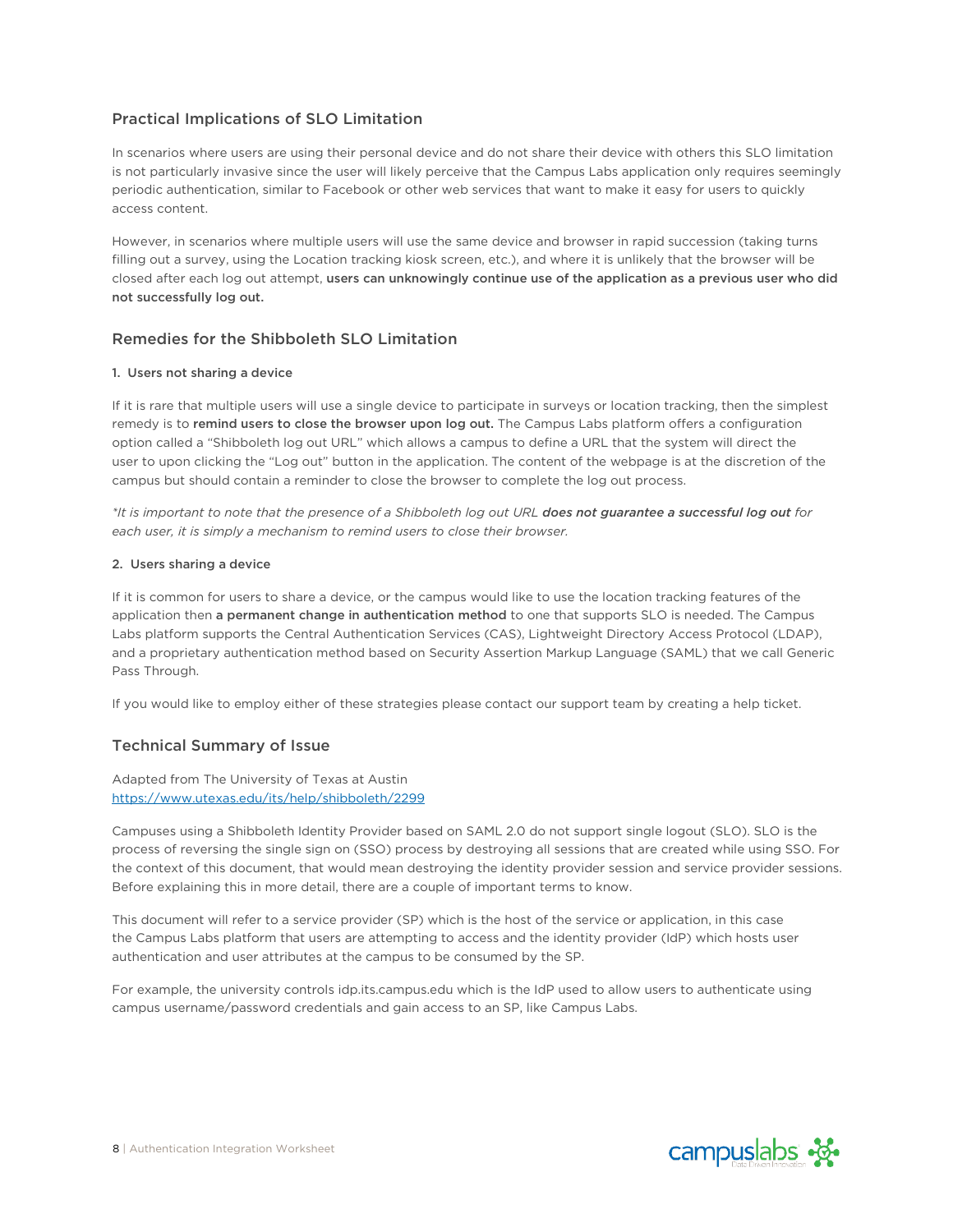#### Understanding Shibboleth Single Sign-On Sessions

There are usually up to 3 sessions associated with Shibboleth IdP and SP integration: the IdP session, the SP session, and the optional web application session for the service the SP is providing. The following is the most common authentication flow for the creation of these sessions at a high level.

Whenever a user attempts to access an SP-protected application for the first time, they will not have an SP session or an application session and are redirected to the IdP to see if they have a valid IdP session. When they make it to the IdP, they also do not have an IdP session at this time and are prompted to provide credentials to authenticate.

Upon successful authentication, an IdP session is created and an associated IdP session cookie is placed in the user's browser. The user is redirected back to the SP where the IdP session is verified and an SP session is created and an SP session cookie is placed in the user's browser. Finally, the user is passed to the application itself where a web application session may also be created.

Upon returning to the application, the optional web application session is checked and then the SP session is checked. If either of these sessions are still valid, the user will not be redirected back to the IdP to re-authenticate. If neither of these sessions are valid, the user will be sent back to the IdP where the IdP session is checked using the IdP session cookie that was created upon initial authentication. If the user makes it back to the IdP with the IdP session cookie and the IdP session is still valid, the user will not get prompted to provide credentials. The IdP session will be refreshed and the user will be returned back to the SP and web application where new SP and web application sessions will be created.

If the user makes it back to the IdP without the IdP session cookie, or with an IdP session cookie but an invalid IdP session, the user will be asked to authenticate.

#### The Complications of Single Logout and User Expectations

When a user clicks on a logout button in an SP's application, they have a set of expectations. These expectations combined with technical roadblocks currently keep SLO from being implemented.

When the logout button is clicked, the user's web application session and SP session are ended, but the user is not logged out of the IdP. Therefore, if the user were to revisit the web application, they would be automatically reauthenticated because they still have a valid IdP session cookie.

In theory one might, instead of just destroying the web application session and SP session, have the SP tell the IdP to destroy its session as well. Unfortunately, the IdP does not know which SPs the user has sessions with, cannot inform those SPs to destroy the user's sessions, and cannot enforce that those SPs destroy the user's session on the SP and web application side. This creates a false sense of security for the user because they may believe that they have been logged out of all systems. It also means that the user could go from SP to SP and get varying experiences after logging out of one SP.